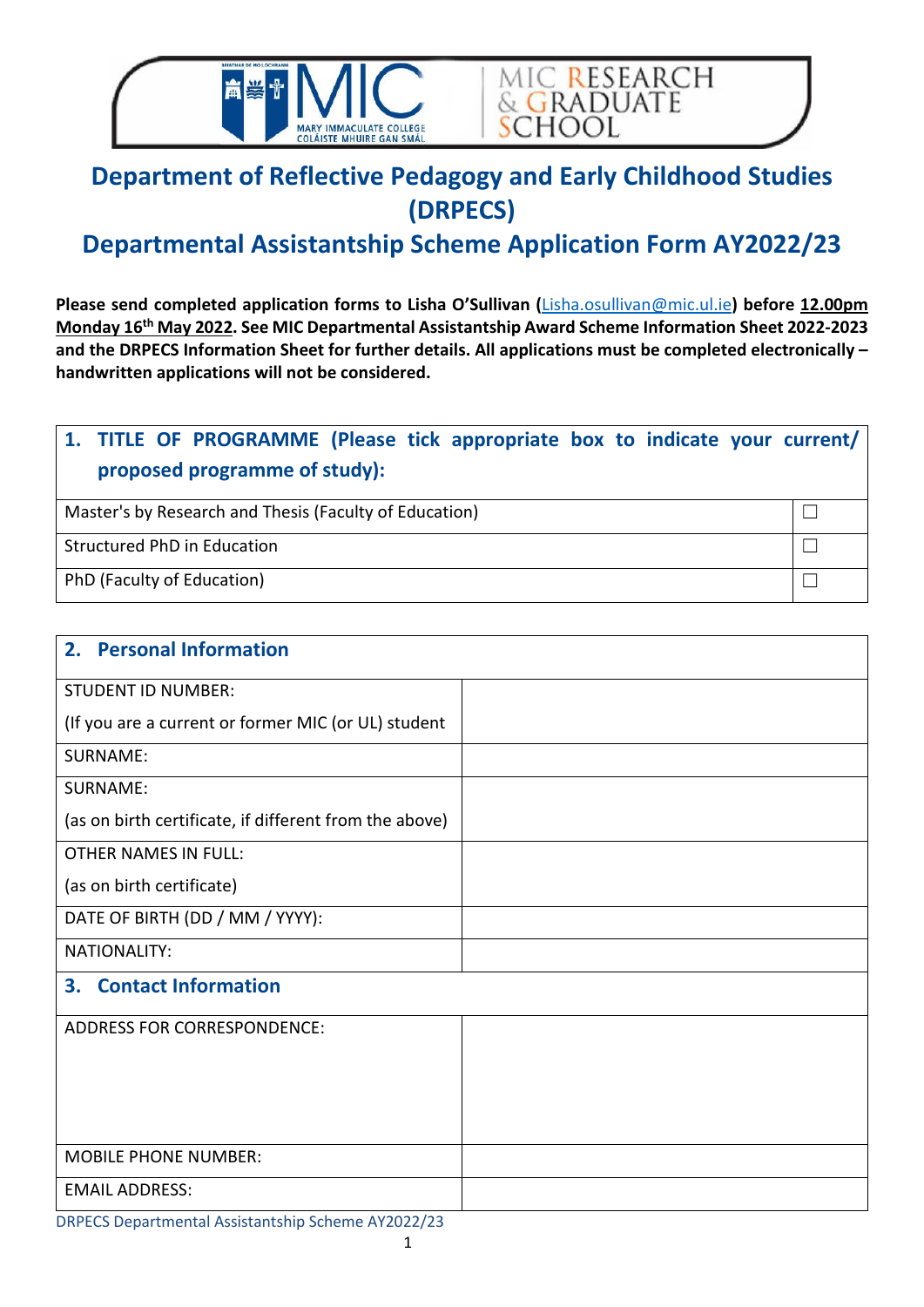### **4. THIRD LEVEL EDUCATION - Academic and Professional Qualifications**

| Names and Addresses of<br>Institutions Attended                                                  |             | Years of study | Major areas of<br>Specialisation | Qualification | Class of Qualification (e.g.<br>$\vert 1.1, 2.1$ etc.) and Final<br>QCA attained |
|--------------------------------------------------------------------------------------------------|-------------|----------------|----------------------------------|---------------|----------------------------------------------------------------------------------|
|                                                                                                  | <b>from</b> | to             |                                  |               |                                                                                  |
|                                                                                                  |             |                |                                  |               |                                                                                  |
|                                                                                                  |             |                |                                  |               |                                                                                  |
|                                                                                                  |             |                |                                  |               |                                                                                  |
|                                                                                                  |             |                |                                  |               |                                                                                  |
|                                                                                                  |             |                |                                  |               |                                                                                  |
|                                                                                                  |             |                |                                  |               |                                                                                  |
|                                                                                                  |             |                |                                  |               |                                                                                  |
|                                                                                                  |             |                |                                  |               |                                                                                  |
|                                                                                                  |             |                |                                  |               |                                                                                  |
| Examination(s) to be taken or results pending $-$ please indicate date when results are expected |             |                |                                  |               |                                                                                  |

| <b>5. WORK EXPERIENCE</b>               |  |
|-----------------------------------------|--|
| PRESENT OR MOST RECENT EMPLOYMENT<br>i. |  |
| Dates (From / To):                      |  |
| Exact title of your post:               |  |
| Full name and address of employer:      |  |
|                                         |  |
|                                         |  |
| Nature of work(brief):                  |  |

| <b>ii. PREVIOUS EMPLOYMENT</b>     |  |
|------------------------------------|--|
| Dates (From / To):                 |  |
| Exact title of your post:          |  |
| Full name and address of employer: |  |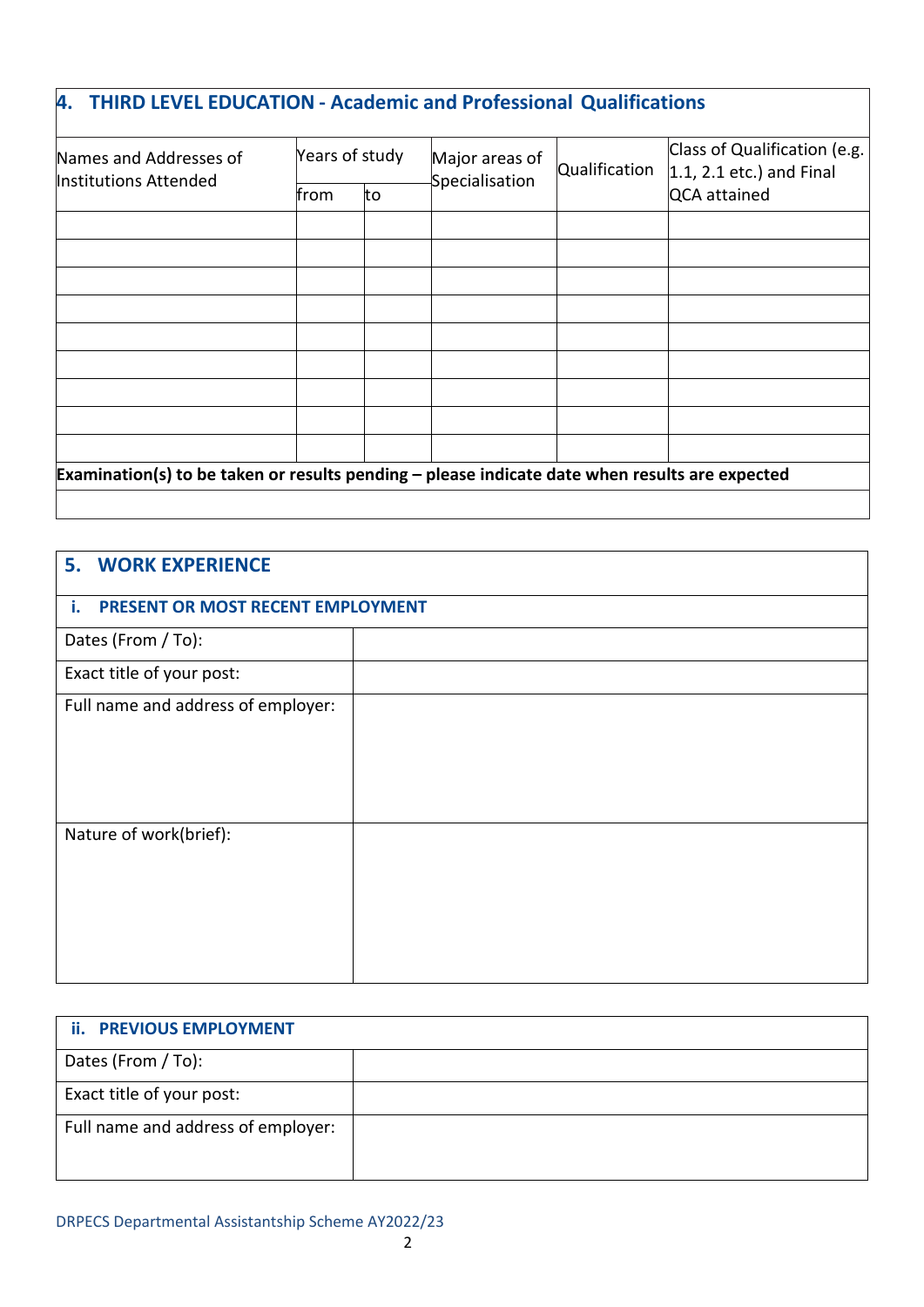| Nature of work (brief): |  |
|-------------------------|--|
|                         |  |
|                         |  |
|                         |  |
|                         |  |
|                         |  |

| <b>iii. PREVIOUS EMPLOYMENT</b>    |  |
|------------------------------------|--|
| Dates (From / To):                 |  |
| Exact title of your post:          |  |
| Full name and address of employer: |  |
| Nature of work(brief):             |  |

#### **6. PROPOSED/ CURRENT RESEARCH PROGRAMME**

**Have you identified a member of faculty in DRPECS who has agreed to be your Supervisor or is your supervisor? If you have done so, please provide their name.**

Name of Faculty Member:

Title of project:

**Provide a summary of the research that you intend to undertake/ are undertaking. This summary should not exceed 750 words and should refer to personal motivation, project description (research questions and methodology) and research impact.**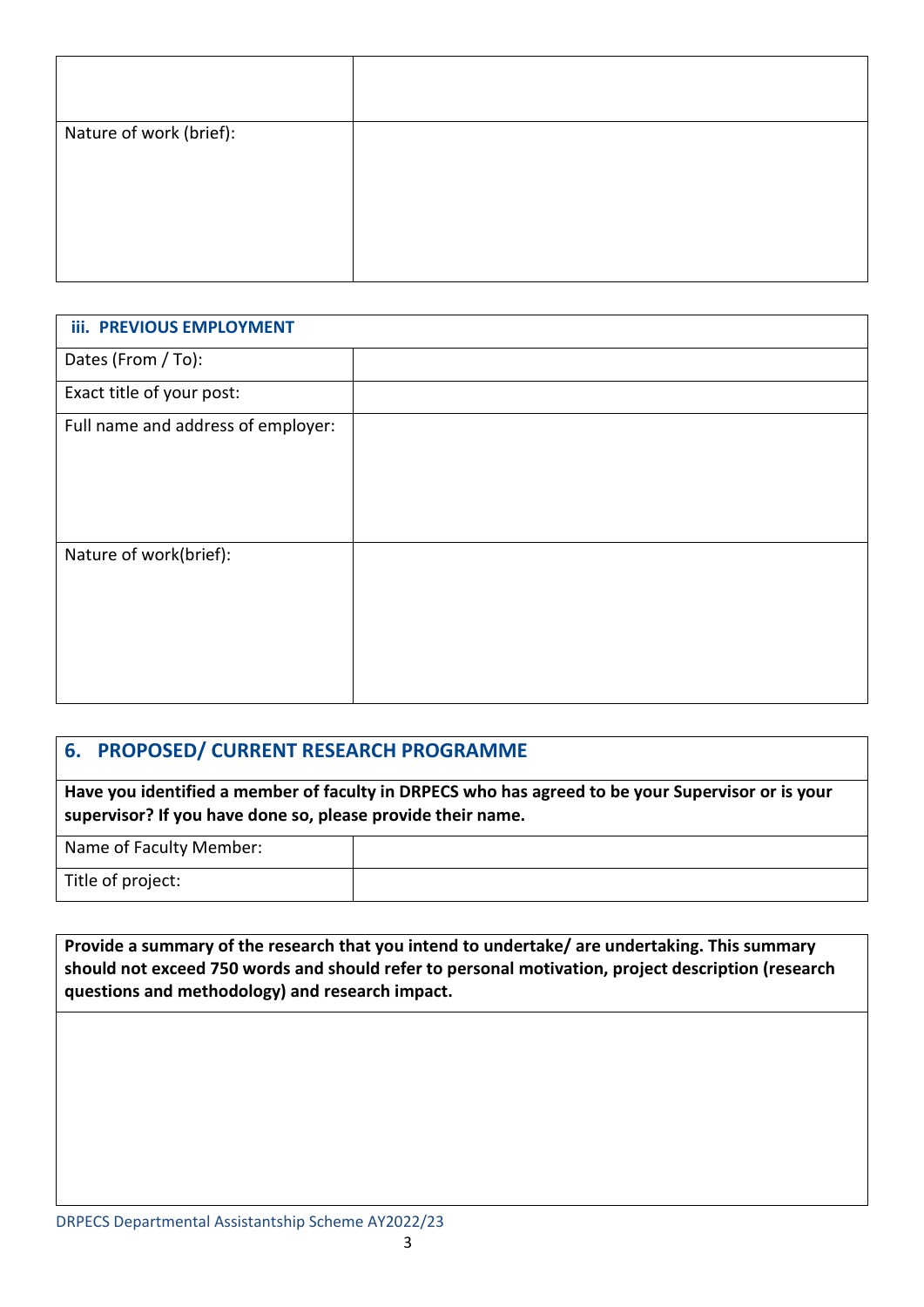**Research plan for the remainder of the programme of study not exceeding 300 words (for continuing MIC postgraduate research students only)**

**7. PARTICULAR ABILITIES suited to the role (research skills, tutoring/ teaching, organisational skills, workshop/ seminar activities, IT skills, online teaching)**

**8. Please indicate your availability for on campus and online teaching in the course of the working week.**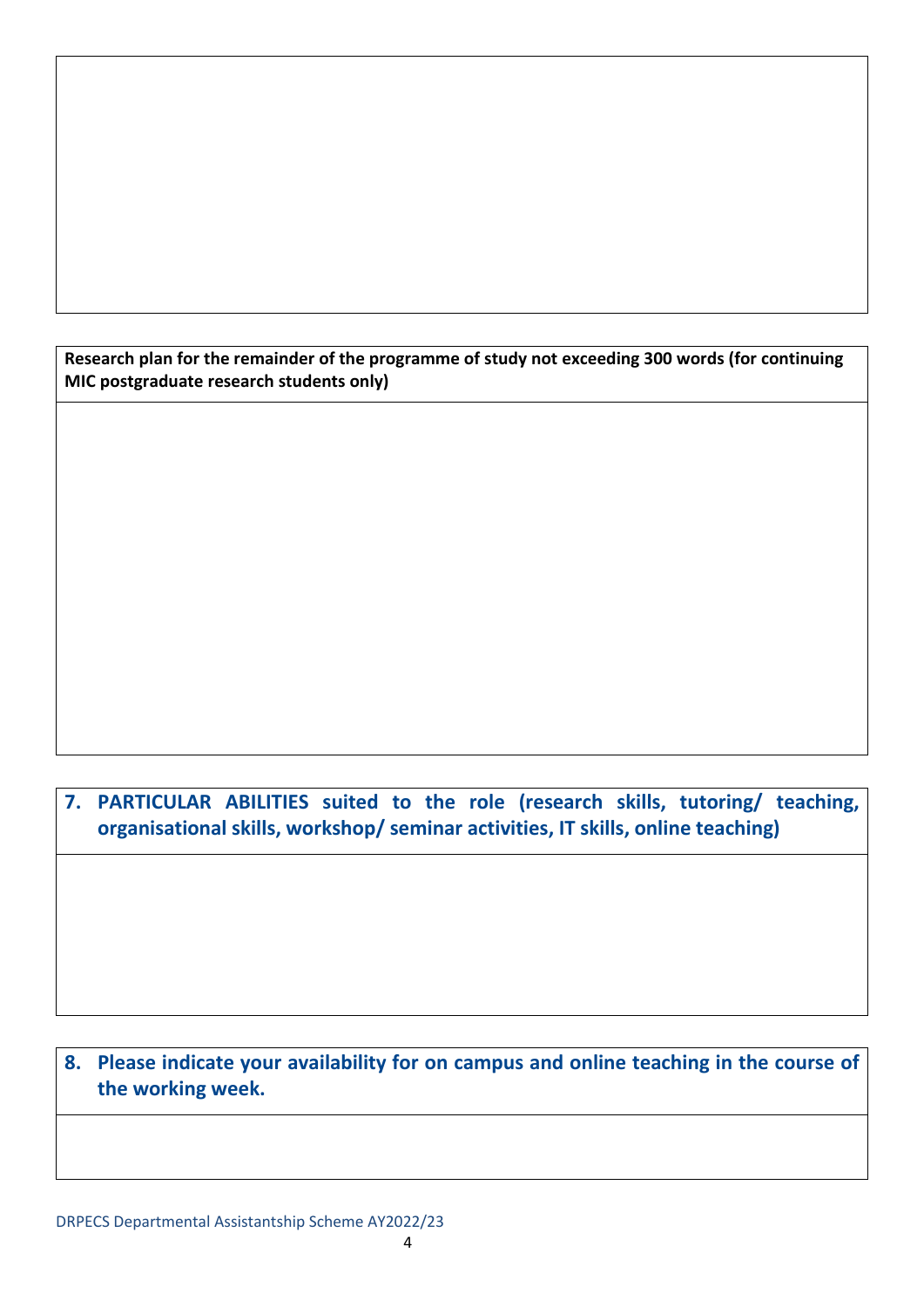#### **9. PUBLICATIONS AND RESEARCH INTERESTS**

**List Publications / Reports / Dissertations with titles, date and subject and, if applicable, Journal title.**

#### **10. Academic Reference**

*(Please note it is the applicant's responsibility to ensure that emailed letters of reference are received by Lisha O'Sullivan [\(Lisha.osullivan@mic.ul.ie](mailto:Lisha.osullivan@mic.ul.ie) ) by Monday May 16th @ 12pm (Referees will NOT be contacted on your behalf.)* 

| Name:        |  |
|--------------|--|
| Institution: |  |
| Position:    |  |
| Address:     |  |
|              |  |
|              |  |
|              |  |
| Telephone:   |  |
| Email:       |  |

#### **11. PERSONAL STATEMENT** *(max 500 words)*

**Please indicate how you can contribute to the work of the Department in the role of Departmental Assistant**